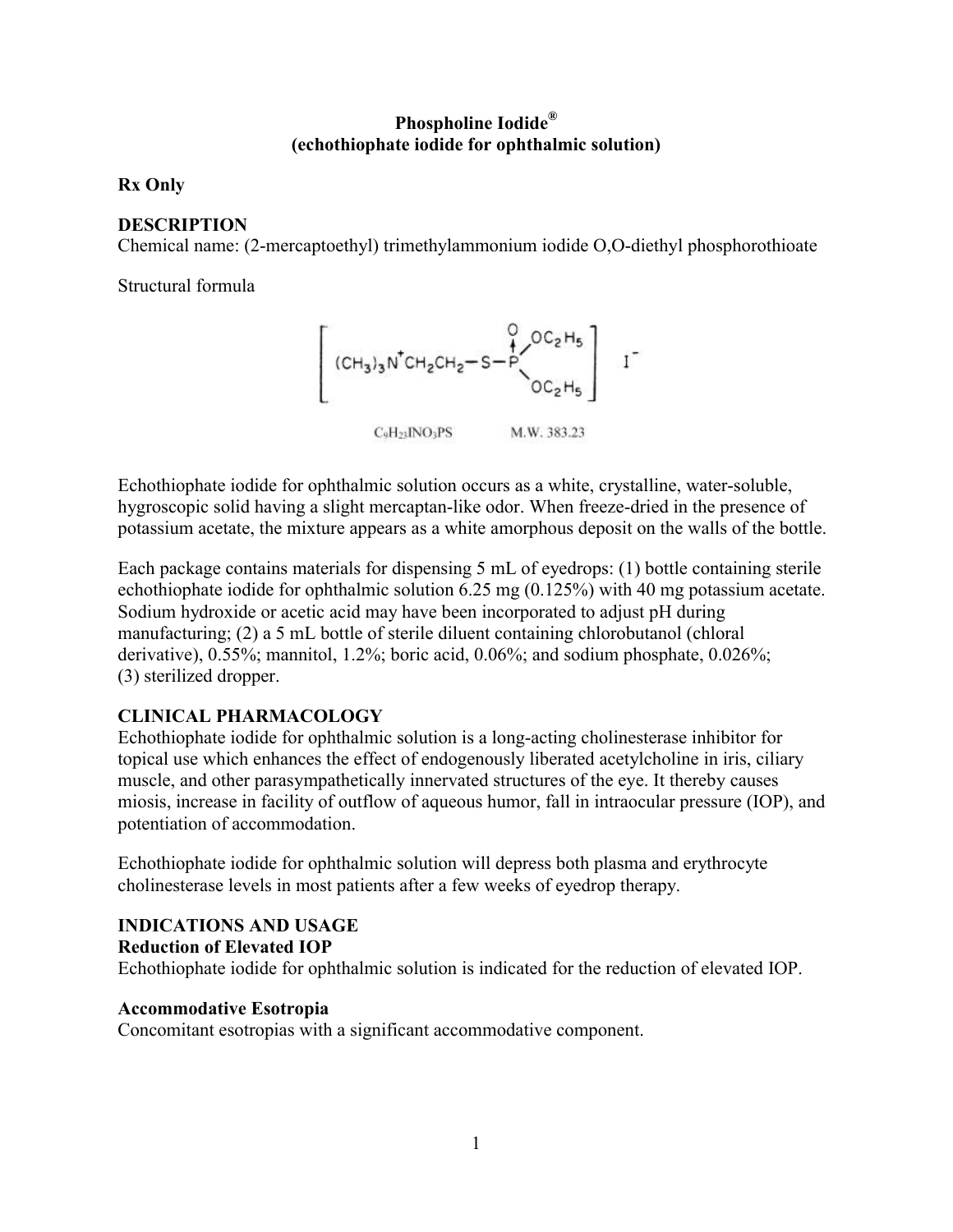## **CONTRAINDICATIONS**

- 1. Active uveal inflammation.
- 2. Most cases of angle-closure glaucoma without iridectomy, due to the possibility of increasing angle block.
- 3. Hypersensitivity to the active or inactive ingredients.

## **WARNINGS**

1. Succinylcholine should be administered only with great caution, if at all, prior to or during general anesthesia to patients receiving anticholinesterase medication because of possible respiratory or cardiovascular collapse.

2. Caution should be observed in treating elevated IOP with echothiophate iodide for ophthalmic solution in patients who are at the same time undergoing treatment with systemic anticholinesterase medications, because of possible adverse additive effects.

## **PRECAUTIONS**

## **General**

1. Digital compression of the nasolacrimal ducts for a minute or two following instillation to minimize drainage into the nasal chamber is recommended. To prevent possible skin absorption, hands should be washed following instillation.

2. Discontinue use of the medication if cardiac irregularities occur.

3. Anticholinesterase drugs should be used with caution, if at all, in patients with marked vagotonia, bronchial asthma, spastic gastrointestinal disturbances, peptic ulcer, pronounced bradycardia and hypotension, recent myocardial infarction, epilepsy, parkinsonism, and other disorders that may respond adversely to vagotonic effects.

4. Echothiophate iodide for ophthalmic solution should be used with caution, where there is a prior history of retinal detachment.

5. Temporary discontinuance of medication is necessary if salivation, urinary incontinence, diarrhea, profuse sweating, muscle weakness, or respiratory difficulties occur.

6. Patients receiving echothiophate iodide for ophthalmic solution who are exposed to carbamate- or organophosphate-type insecticides and pesticides should be warned of the additive systemic effects possible from absorption of the pesticide through the respiratory tract or skin. During periods of exposure to such pesticides, the wearing of respiratory masks, and frequent washing and clothing changes may be advisable.

## **Drug Interactions**

Echothiophate iodide for ophthalmic solution potentiates other cholinesterase inhibitors such as succinylcholine or organophosphate and carbamate insecticides. Patients undergoing systemic anticholinesterase treatment should be warned of the possible additive effects of echothiophate iodide for ophthalmic solution.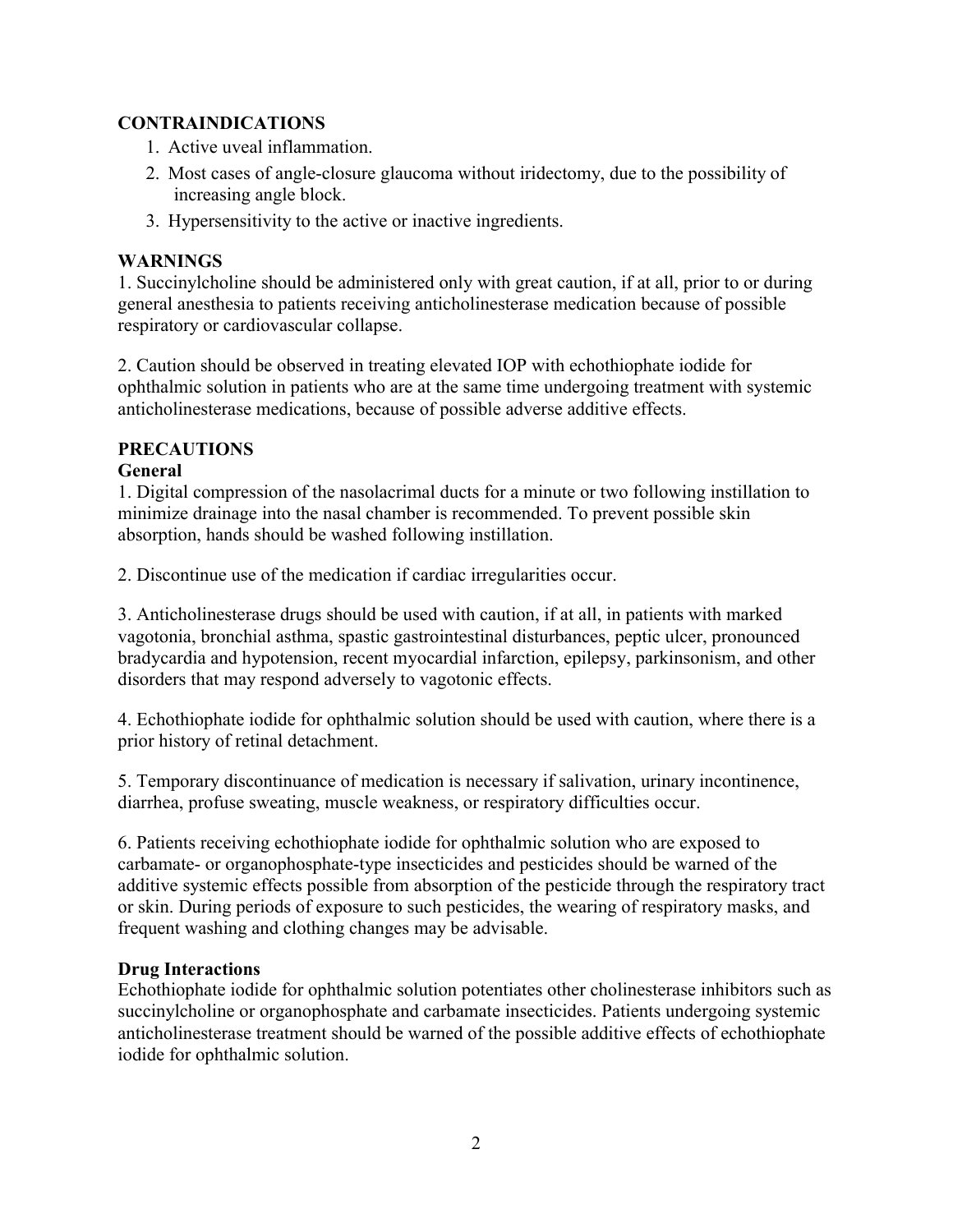#### **Carcinogenesis, Mutagenesis, Impairment of Fertility**

No data is available regarding carcinogenesis, mutagenesis, and impairment of fertility.

#### **Pregnancy**

Teratogenic Effects

Animal reproduction studies have not been conducted with echothiophate iodide for ophthalmic solution. It is also not known whether echothiophate iodide for ophthalmic solution can cause fetal harm when administered to a pregnant woman or can affect reproduction capacity. Echothiophate iodide for ophthalmic solution should be given to a pregnant woman only if clearly needed.

#### **Nursing Mothers**

Because of the potential for serious adverse reactions in nursing infants from echothiophate iodide for ophthalmic solution, a decision should be made whether to discontinue nursing or to discontinue the drug, taking into account the importance of the drug to the mother.

#### **Pediatric Use**

Safety and effectiveness in pediatric patients have been established.

#### **Geriatric Use**

No overall differences in safety or effectiveness have been observed between elderly and younger patients.

#### **ADVERSE REACTIONS**

1. Although the relationship, if any, of retinal detachment to the administration of echothiophate iodide for ophthalmic solution has not been established, retinal detachment has been reported in a few cases during the use of echothiophate iodide for ophthalmic solution in adult patients without a previous history of this disorder.

2. Stinging, burning, lacrimation, lid muscle twitching, conjunctival and ciliary redness, browache, induced myopia with visual blurring may occur.

3. Activation of latent iritis or uveitis may occur.

4. Iris cysts may form, and if treatment is continued, may enlarge and obscure vision. This occurrence is more frequent in children. The cysts usually shrink upon discontinuance of the medication or by reducing the frequency of instillation. Rarely, they may rupture or break free into the aqueous. Regular examinations are advisable when the drug is being prescribed for the treatment of accommodative esotropia.

5. Prolonged use may cause conjunctival thickening, obstruction of nasolacrimal canals.

6. Lens opacities have been reported with echothiophate iodide.

7. Paradoxical increase in IOP may follow anticholinesterase instillation. This may be alleviated by prescribing a sympathomimetic mydriatic such as phenylephrine.

8. Cardiac irregularities.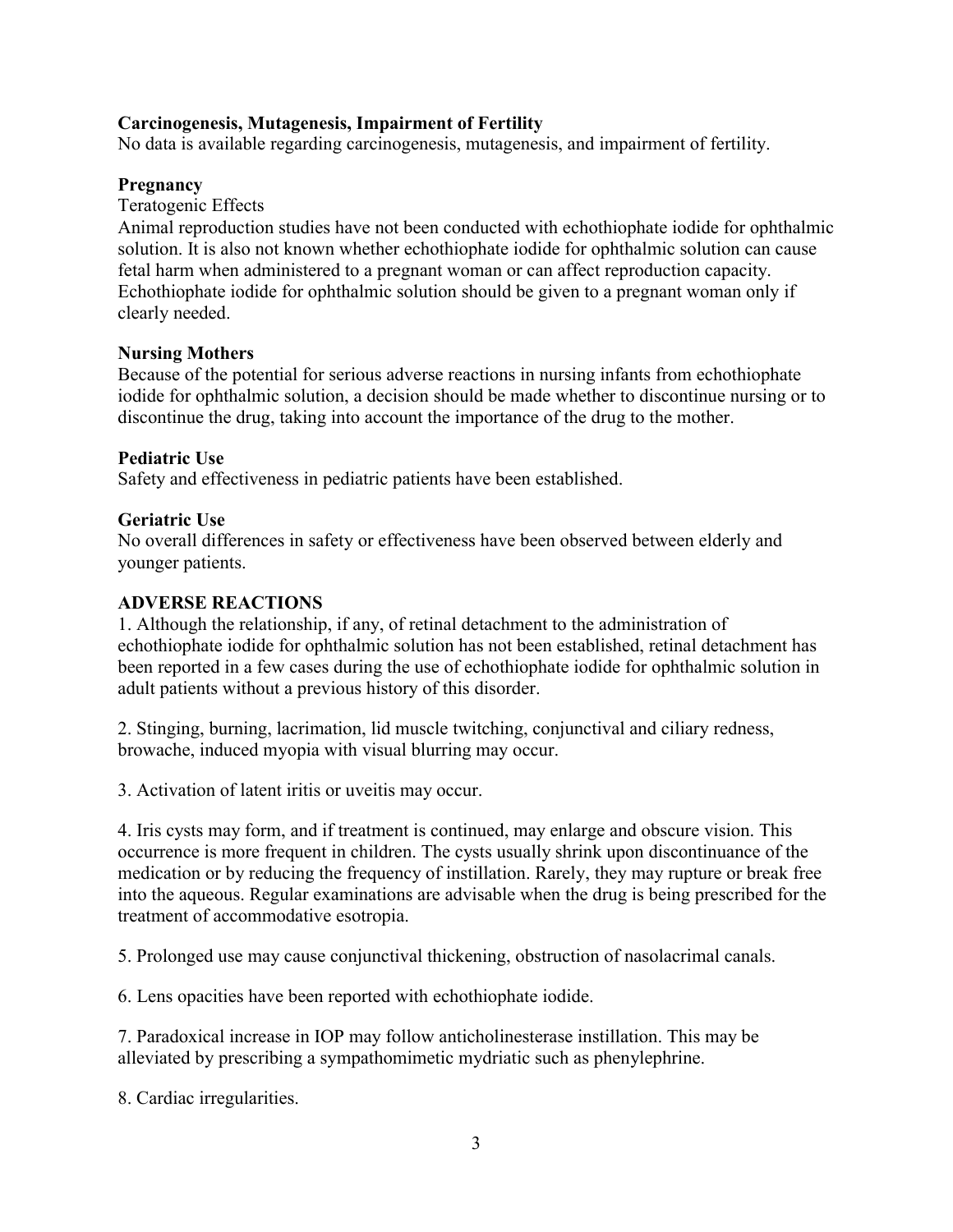### **DOSAGE AND ADMINISTRATION**

## **DIRECTIONS FOR PREPARING EYEDROPS**

1. Use aseptic technique.

2. Tear off aluminum seals, and remove and discard rubber plugs from both drug and diluent containers.

3. Pour diluent into drug container.

4. Remove dropper assembly from its sterile wrapping. Holding dropper assembly by the screw cap and, WITHOUT COMPRESSING RUBBER BULB, insert into drug container and screw down tightly.

5. Shake for several seconds to ensure mixing.

6. Do not cover nor obliterate instructions to patient regarding storage of eyedrops.

#### **Elevated IOP**

Echothiophate iodide for ophthalmic solution one drop instilled twice a day, just before retiring and in the morning. A change in therapy is indicated if, at any time, the tension fails to remain at an acceptable level on this regimen.

Two doses a day are preferred to one in order to maintain as smooth a diurnal tension curve as possible, although a single dose per day or every other day has been used with satisfactory results. The daily dose or one of the two daily doses should always be instilled just before retiring to avoid inconvenience due to the miosis.

*Technique –* Technique in the administration of echothiophate iodide for ophthalmic solution may include finger pressure at the inner canthus exerted for a minute or two following instillation of the eyedrops, to potentially minimize drainage into the nose and throat. Excess solution around the eye should be removed with tissue and any medication on the hands should be rinsed off.

#### **Accommodative Esotropia (Pediatric Use)**

*In Diagnosis –* One drop may be instilled once a day in both eyes on retiring, for a period of two or three weeks. If the esotropia is accommodative, a favorable response will usually be noted which may begin within a few hours.

*In Treatment –* Echothiophate iodide for ophthalmic solution is prescribed at the lowest frequency which gives satisfactory results. After the initial period of treatment for diagnostic purposes, the schedule may be reduced to one drop every other day. The maximum usually recommended dosage is one drop once a day, although more intensive therapy has been used for short periods.

*Technique –* (See "**DOSAGE AND ADMINISTRATION**")